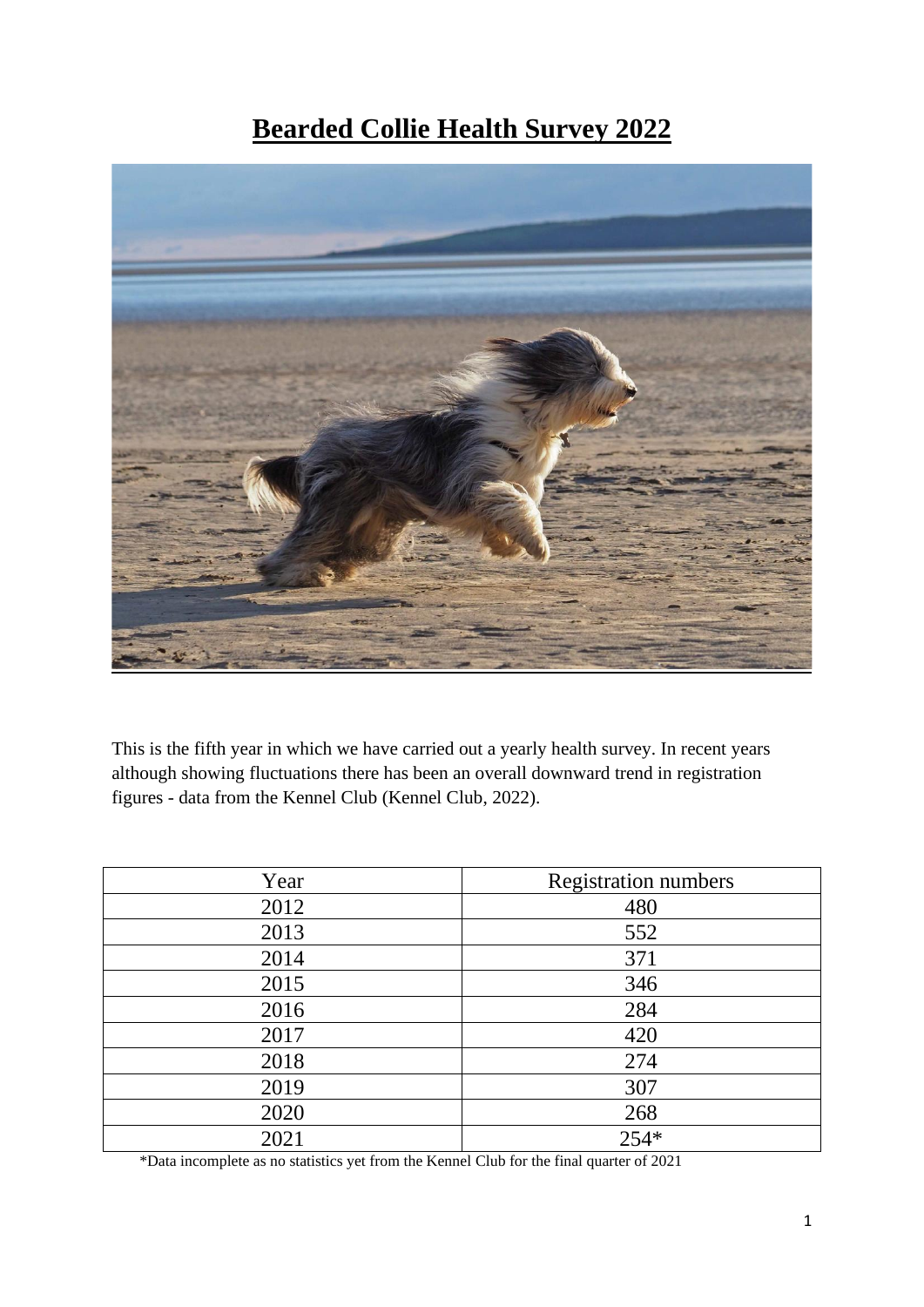In 2016 the numbers fell below the 300 mark which meant we were classified as a vulnerable breed by the Kennel Club (KC) and although the numbers recovered slightly in 2017, in 2018 and 2020 we again fell into the vulnerable breeds category. In 2020 we had our lowest ever registration figure of 268 puppies but this should be interpreted with a degree of caution as the world was in the middle of the Covid-19 pandemic and lockdowns and restriction of travel meant that many breeding plans just could not take place. Nevertheless, there has been a general downward trend in registrations.



This survey is a follow up to the surveys taken in February 2018 to February 2021 and is designed to be repeated on an annual basis so that we can observe trends in health within the breed rather than looking at a single snapshot. To this end a survey was designed that was not too detailed in order to encourage maximum participation and obtain data on as many dogs as possible to get an accurate picture on the health of the breed. A few questions were added in 2019 in response to drawing up the Breed Health and Conservation Plan (BHCP) in conjunction with the Kennel Club and a further question related to dogs with retained testicles was added this year. This final survey consisted of seventeen questions with either Yes/No or short answers and was designed to be user-friendly.

Data was received on 960 dogs of which twenty-eight had died in the year leading up to February 2022. This represents a fall in the overall number of dogs participating in the survey which is to be expected given the general downward trend in registrations.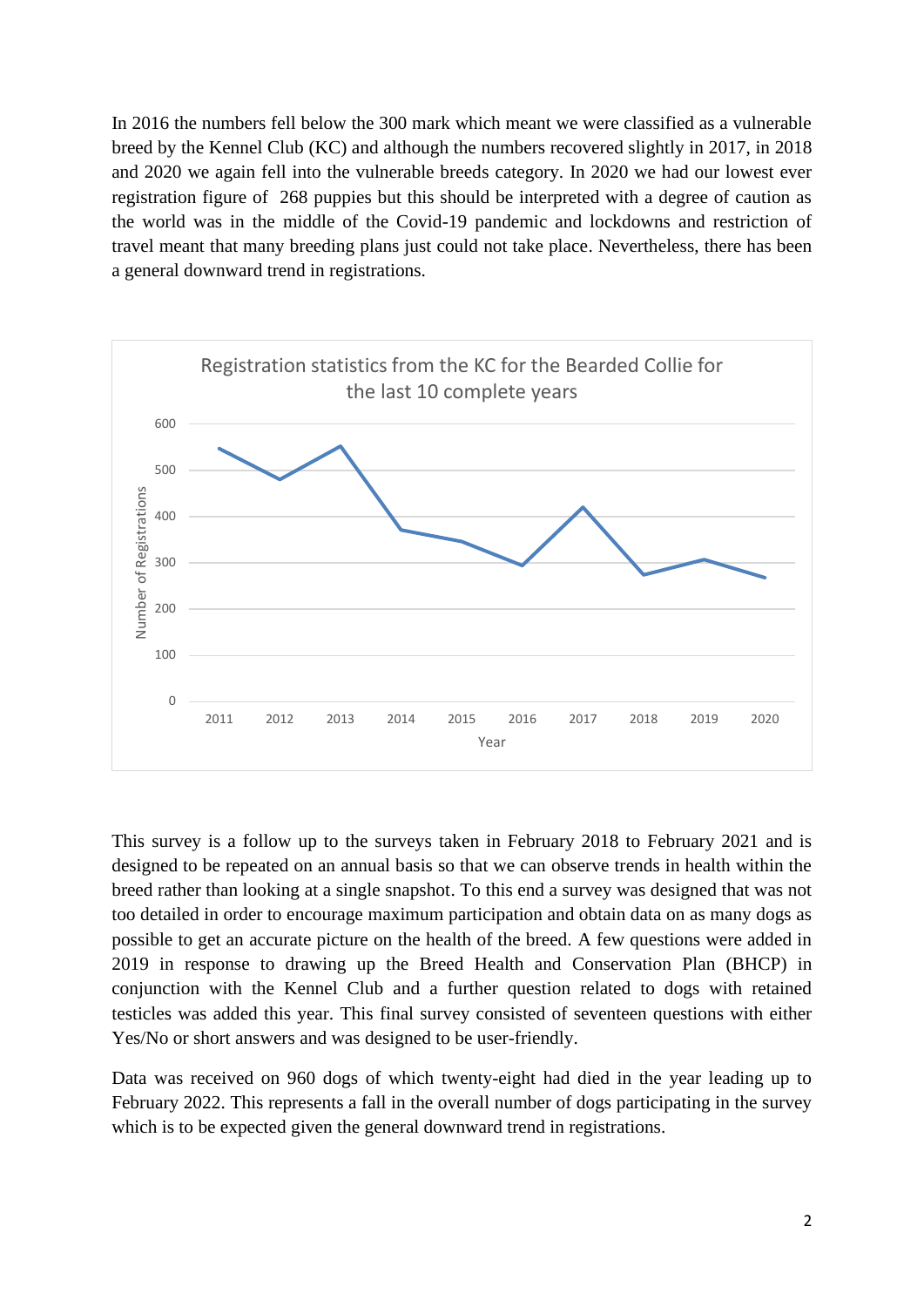

# **Ages**

The age range of Bearded Collies showed a distribution up to 18 years confirming previous studies which have showing that the Bearded Collie can be a very long-lived breed. (O'Neill et al., 2013)

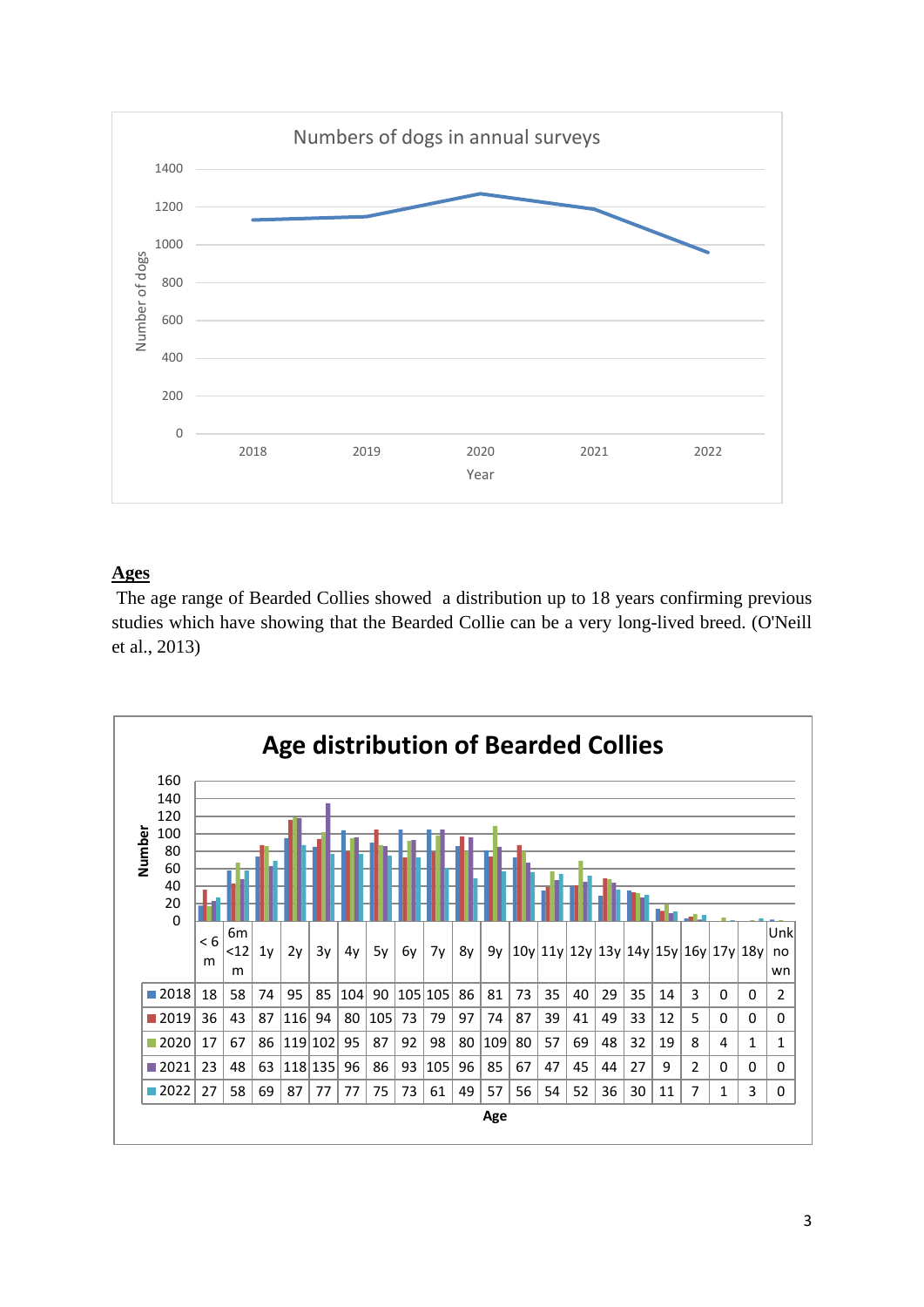The dogs that had died were distributed in age from 11 weeks to 18 years and died from a variety of different causes which is tabulated below.

| Age (Years)    | Sex       | Cause of death (as stated by owner)                             |
|----------------|-----------|-----------------------------------------------------------------|
| 18             | <b>FN</b> | Had seizures. Died                                              |
| 9 months       | <b>ME</b> | Immune mediated polyarthritis and other autoimmune (AI) disease |
| 16             | <b>ME</b> | Seizures and arthritis. Died.                                   |
| 12             | <b>MN</b> | Insulinoma                                                      |
| 10             | <b>MN</b> | Mouth cancer                                                    |
| 11             | <b>ME</b> | Inoperable lump on tonsil                                       |
| 12             | <b>ME</b> | Had arthritis and spondylosis. Died.                            |
| 10             | <b>ME</b> | Splenic cancer                                                  |
| $\overline{7}$ | <b>FN</b> | Endocrine cancer                                                |
| 16             | <b>ME</b> | Old age                                                         |
| 8              | <b>ME</b> | Hypothyroid and autoimmune disease                              |
| 14             | <b>MN</b> | Heart murmur and arthritis                                      |
| 9              | <b>MN</b> | Aggressive heart tumour                                         |
| 15             | ME        | Kidney failure                                                  |
| 18             | <b>ME</b> | Seizures and arthritis                                          |
| 11             | <b>MN</b> | Ruptured splenic tumour                                         |
| 14             | <b>FE</b> | Weak unable to stand                                            |
| 10             | <b>FN</b> | Ruptured spleen                                                 |
| 14             | <b>FN</b> | collapse                                                        |
| 14             | <b>MN</b> | Spondylitis                                                     |
| $\overline{2}$ | <b>ME</b> | Meningitis                                                      |
| 15             | <b>ME</b> | Kidney failure                                                  |
| 11             | <b>ME</b> | Ruptured spleen                                                 |
| 12             | <b>ME</b> | Collapsed                                                       |
| 12             | <b>MN</b> | AI problems, splenic tumour                                     |
| 6              | <b>ME</b> | Immune mediated thrombocytopaenia                               |
| 11 weeks       | <b>ME</b> | Passed away suddenly                                            |
| 9              | <b>MN</b> | Cancer                                                          |

 $FE = female$  entire FN = female neutered  $ME = male$  entire MN = male neutered

Most dogs that had died were above 10 years of age apart from eight younger dogs.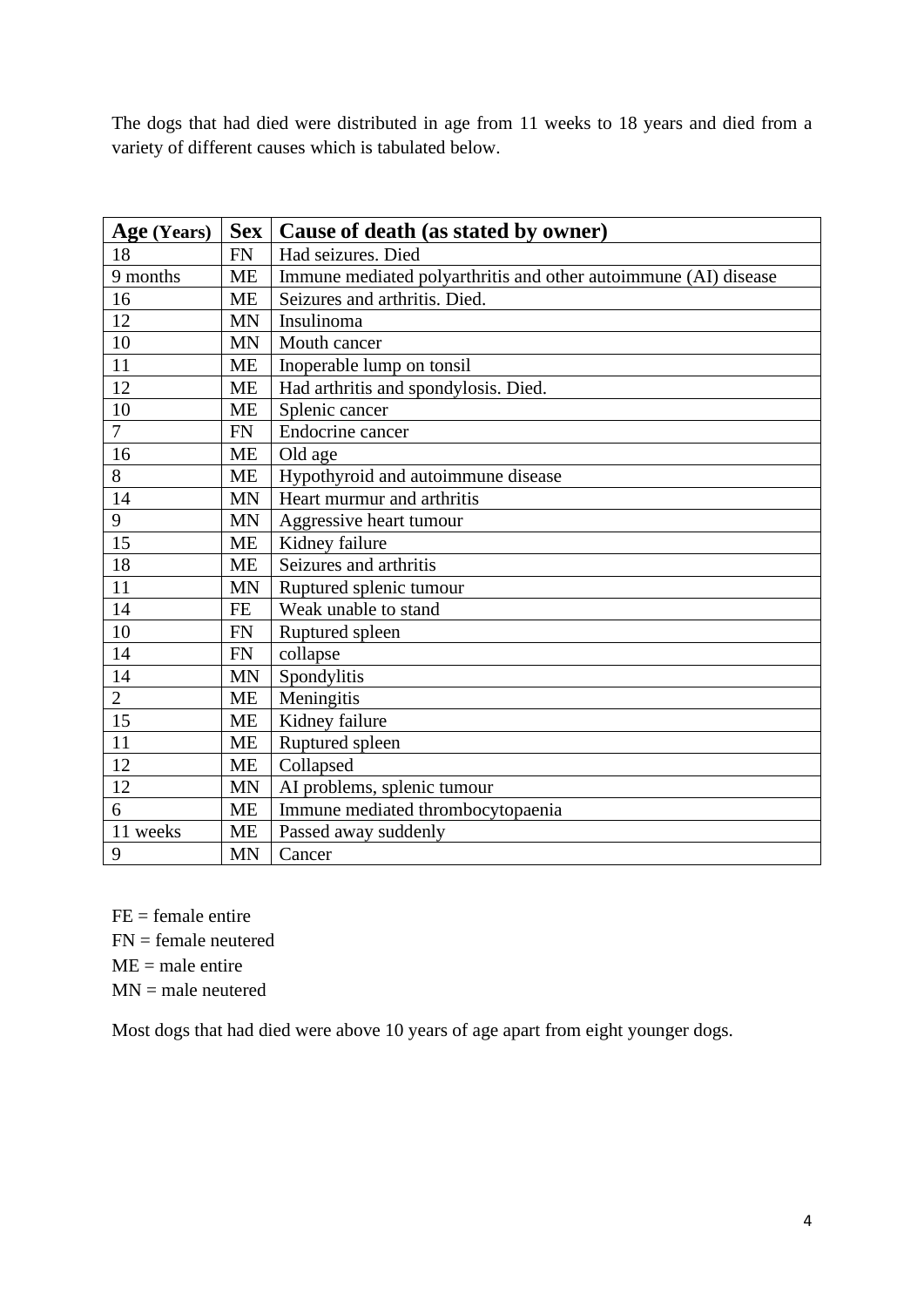# **Distribution of sexes and number of dogs neutered**



Female dogs represented 51% of the population and male dogs represented 49%. A total of 324 Bearded Collies were neutered representing 34% of the total population. This is much lower than the average neutering rate for pet dogs of 71% (PAW report, 2021) which probably reflects the fact that this survey was distributed widely among many people who breed as well as pet owners and therefore includes some of the breeding population. Other factors may also be involved such as the fact that neutering can cause coat changes, which is more evident in a long-coated breed and there is now increased knowledge of the fact that not all effects of neutering are positive especially when done when the dog is skeletally immature.

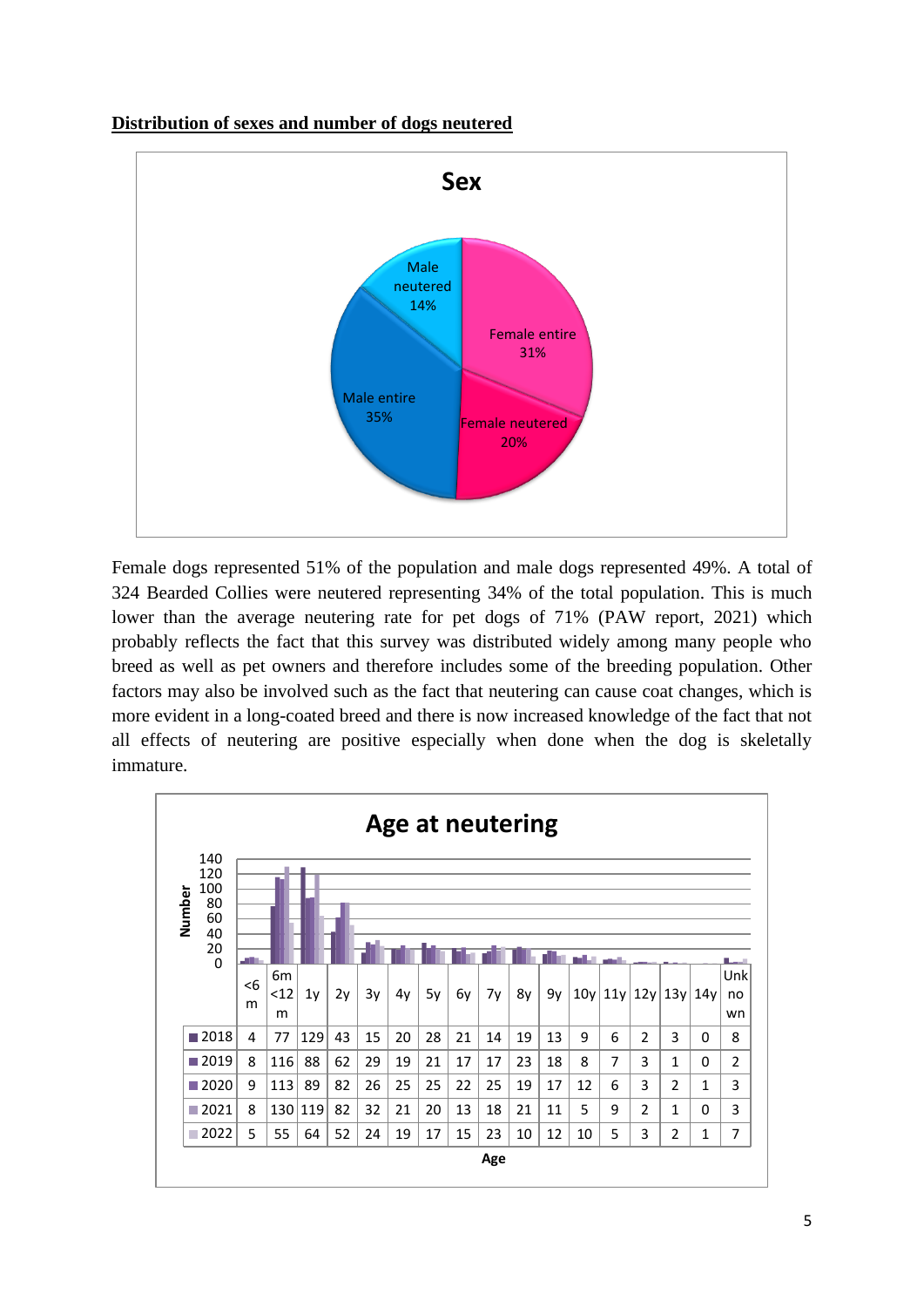As would be expected in line with most pets neutered, the age of neutering was positively skewed with the vast majority of dogs neutered young, there were a small number (7 dogs) where age of neutering was not known. Sixty dogs were neutered under 12 months of age which is a lot less than in previous surveys. Recent research published which appears to be very breed specific is showing in some breeds that there is an increase in orthopaedic problems such as hip dysplasia, elbow dysplasia and cruciate disease in dogs neutered earlier and also certain types of cancer and some behavioural problems. (Hart et al. 2014, Hart et al, 2016 and Zink et al. 2014) Of the dogs neutered under 12 months no dogs (0%) were diagnosed with elbow dysplasia and 2 dogs (3.3%) were diagnosed with hip dysplasia. Only one dog (1.6%) neutered under 12 months of age was later diagnosed with cruciate disease. Eight dogs (13.3%) neutered under 12 months went on to develop autoimmune disease whilst the prevalence of autoimmune disease in the overall survey was 6.8%.

There were 473 male dogs in the survey but 9 owners did not answer the question about retained testicles. Of the 464 male dog owners which answered this question 72 (15.6%) reported their dog had a retained testicle. Spangenberg (2021) reports a range of 0.8 to 10% incidence of retained testicles in dogs with a higher prevalence in smaller breeds and some purebred dogs. The incidence of cryptorchidism in Bearded Collies would therefore appear higher. Cryptorchidism is an autosomal recessive trait in dogs and therefore to be affected a dogs must inherit a gene from both parents but obviously the trait will only be seen in male dogs. This means that female siblings to cryptorchid dogs may be carriers and therefore in an ideal world would not be bred from but this would further reduce an already small gene pool. It is therefore important that breeders are aware of this so they can consider it as a factor when making breeding decisions.

# **1. Episodes of new disease requiring veterinary attention in the last 12 months.**

335 dogs (34.8%) were reported to have received veterinary attention for one or more new problems in the last 12 months. A total of 373 problems were reported.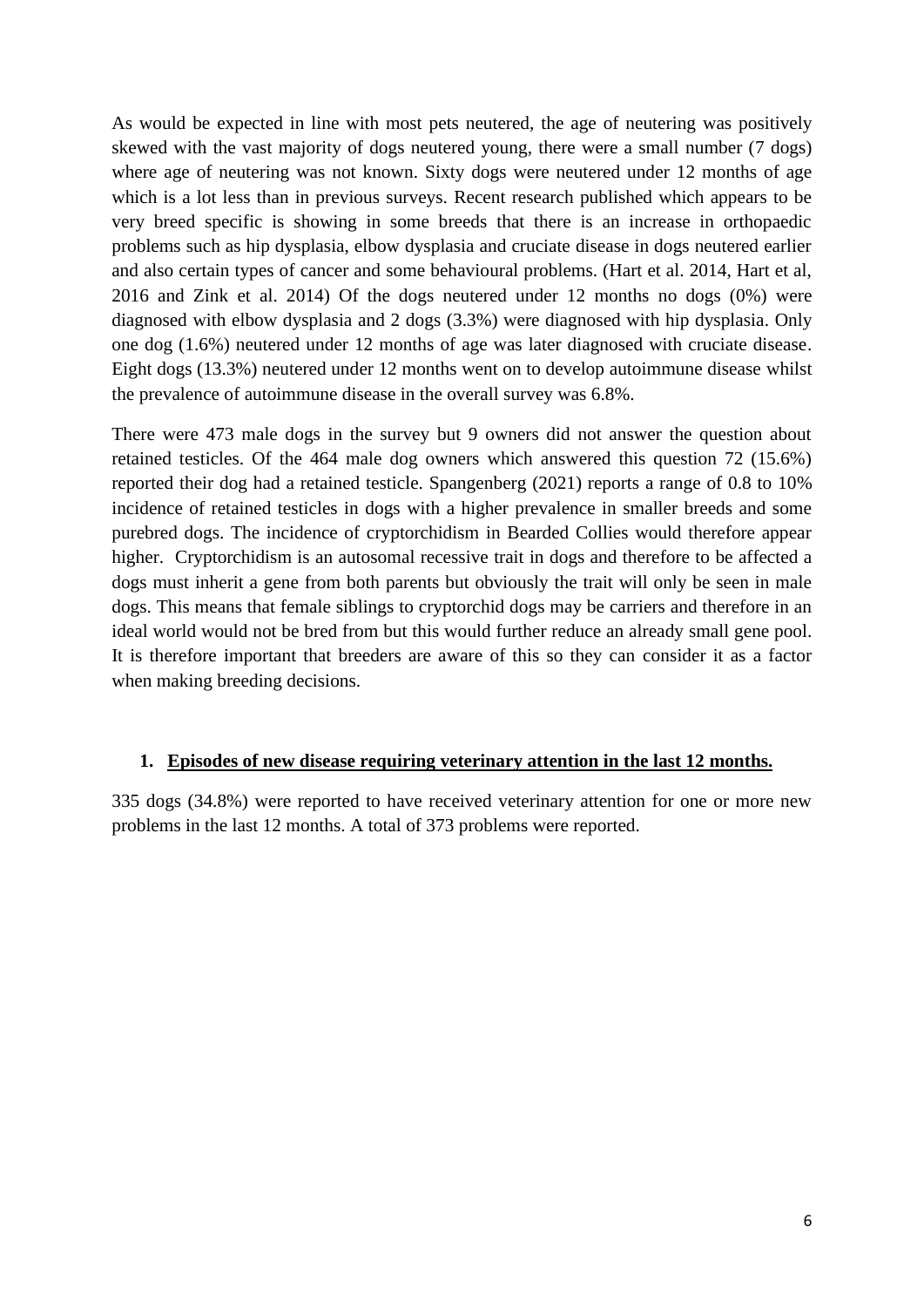

The group of new problems most commonly reported were musculoskeletal conditions as in the 2018-2021 surveys with 51 instances reported some of which consisted of more than one problem. These were broken down as follows:

| <b>Condition</b>       | Number of dogs |
|------------------------|----------------|
| Arthritis              | 38             |
| Cruciate disease       |                |
| Elbow dysplasia        |                |
| Hip dysplasia          |                |
| Lameness none specific | 8              |
| Injury                 | 2              |
| Other conditions       | a              |

Other conditions included ruptured discs, spondylitis, spondylosis, myositis and partial rupture of the Achilles tendon. Given that 250 dogs are aged 10 years and older (26% of the total sample) it is hardly surprising that arthritis is the most common condition reported in this section.

Numbers of dogs with Elbow dysplasia and Hip dysplasia will be monitored in the breed health survey on an ongoing basis as there is a hereditary component to both these diseases. At the moment there is a requirement to hip score before breeding but not to elbow score but we are monitoring this situation as part of the Breed Health and Conservation Plan (BHCP)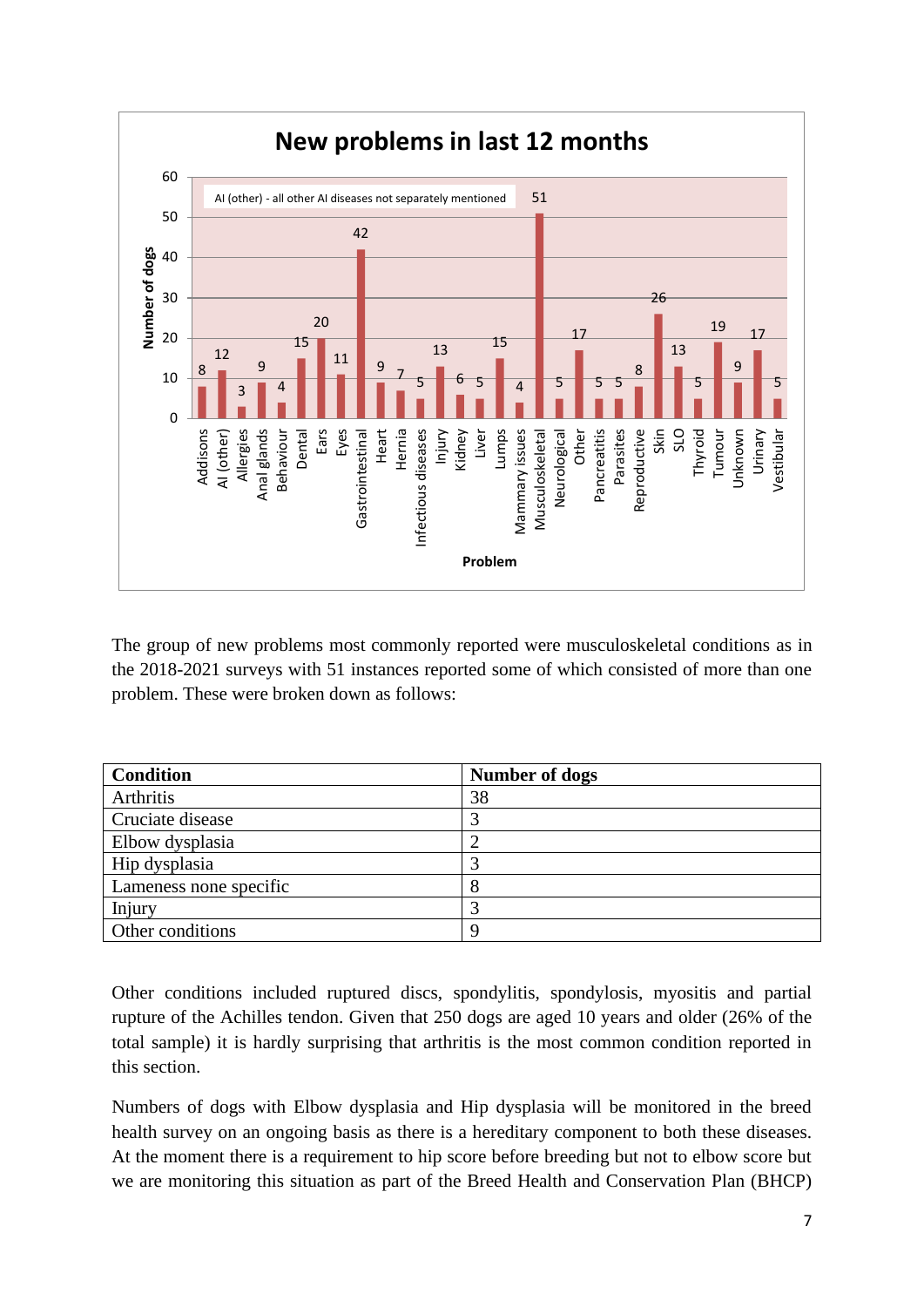drawn up with the KC. It is encouraging to see that even though the KC do not require it many breeders are starting to elbow score at the same time as they hip score.

## **Immune mediated disease**

A breakdown of the incidence of immune mediated disease diagnosed in the preceding 12 months is given below.

| <b>Autoimmune disease</b>   | <b>Number of cases</b> |
|-----------------------------|------------------------|
| Addison's                   | 8                      |
| <b>AIHA</b>                 | ◠                      |
| AI unspecified              | $\overline{2}$         |
| <b>IMPA</b>                 | 3                      |
| <b>DLE</b>                  |                        |
| <b>IMTP</b>                 |                        |
| <b>Masticatory Myositis</b> |                        |
| <b>SLE</b>                  |                        |
| <b>SLO</b>                  | 13                     |
| <b>SRMA</b>                 |                        |
| Thyroid disease             |                        |
| Total                       | 38                     |

Autoimmune disease represents 10.1% of the new problems with which dogs were taken to visit their veterinary surgeons in the preceding 12 months compared with 6.8% in the 2018 survey, 5.9% in the 2019 survey, 8% in the 2020 survey and 6.5% in the 2021 survey.

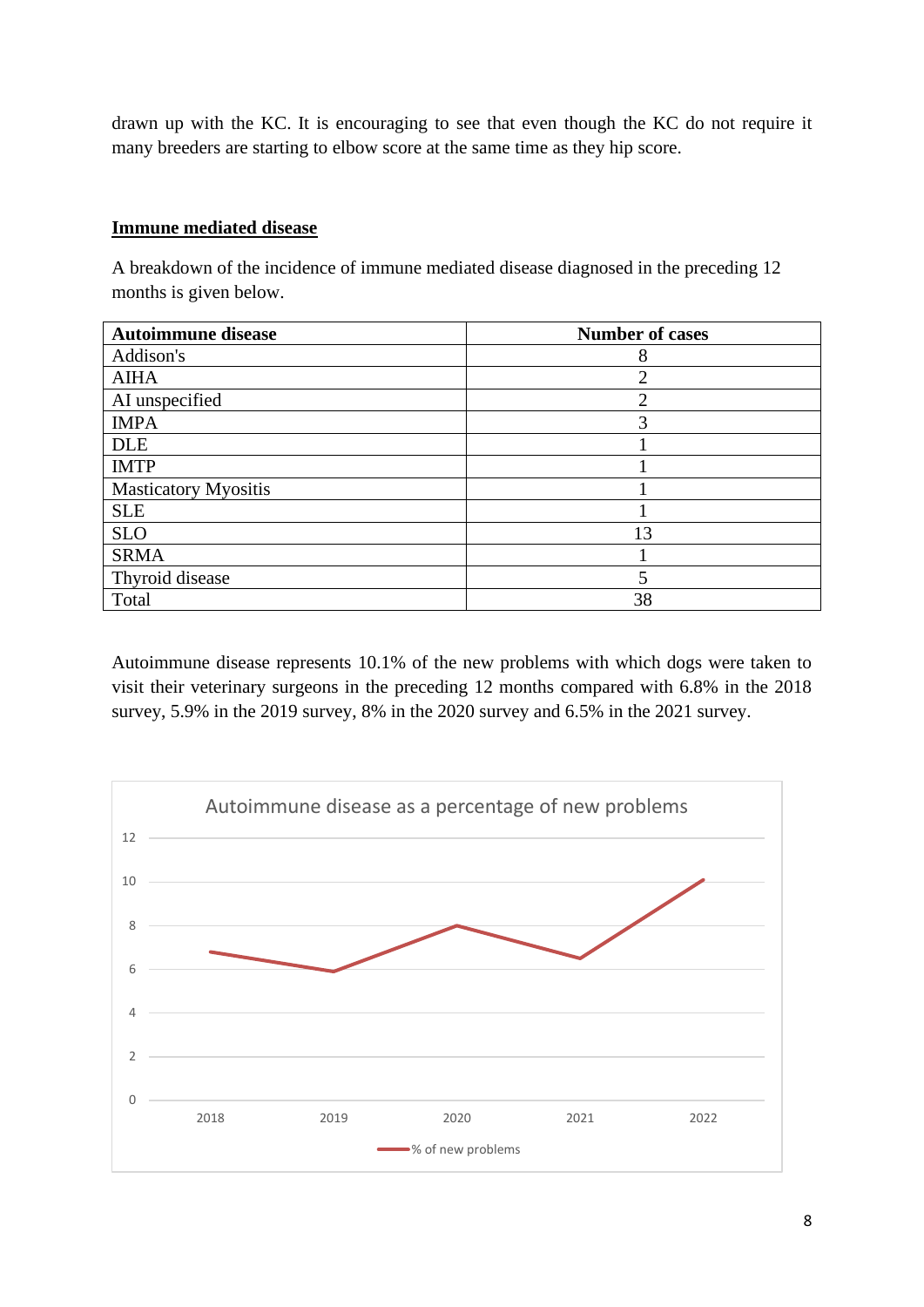# **2. Bearded Collies with long term health problems**

215 dogs (22.4%) were reported to be suffering from one or more long term health problems representing 265 long term problems.



As with new problems the largest category was musculoskeletal disease with 84 reported problems which represents 31.7% of all the long-term health problems. Of the musculoskeletal problems 67 of the 84 dogs (79.8%) were suffering from arthritis, this represents 7% of the total number of dogs in the survey. Some of the dogs with arthritis also had elbow, hip or cruciate disease which would have been the primary cause of the arthritis.

| <b>Condition</b> | Number of dogs |
|------------------|----------------|
| Arthritis        | 67             |
| Cruciate disease |                |
| Elbow dysplasia  |                |
| Hip dysplasia    |                |
| Other            | O              |

It would be expected to have a reasonable incidence of arthritis in a sample where 26% of the dogs are over 10 years of age due to simple wear and tear. More worrying are the diseases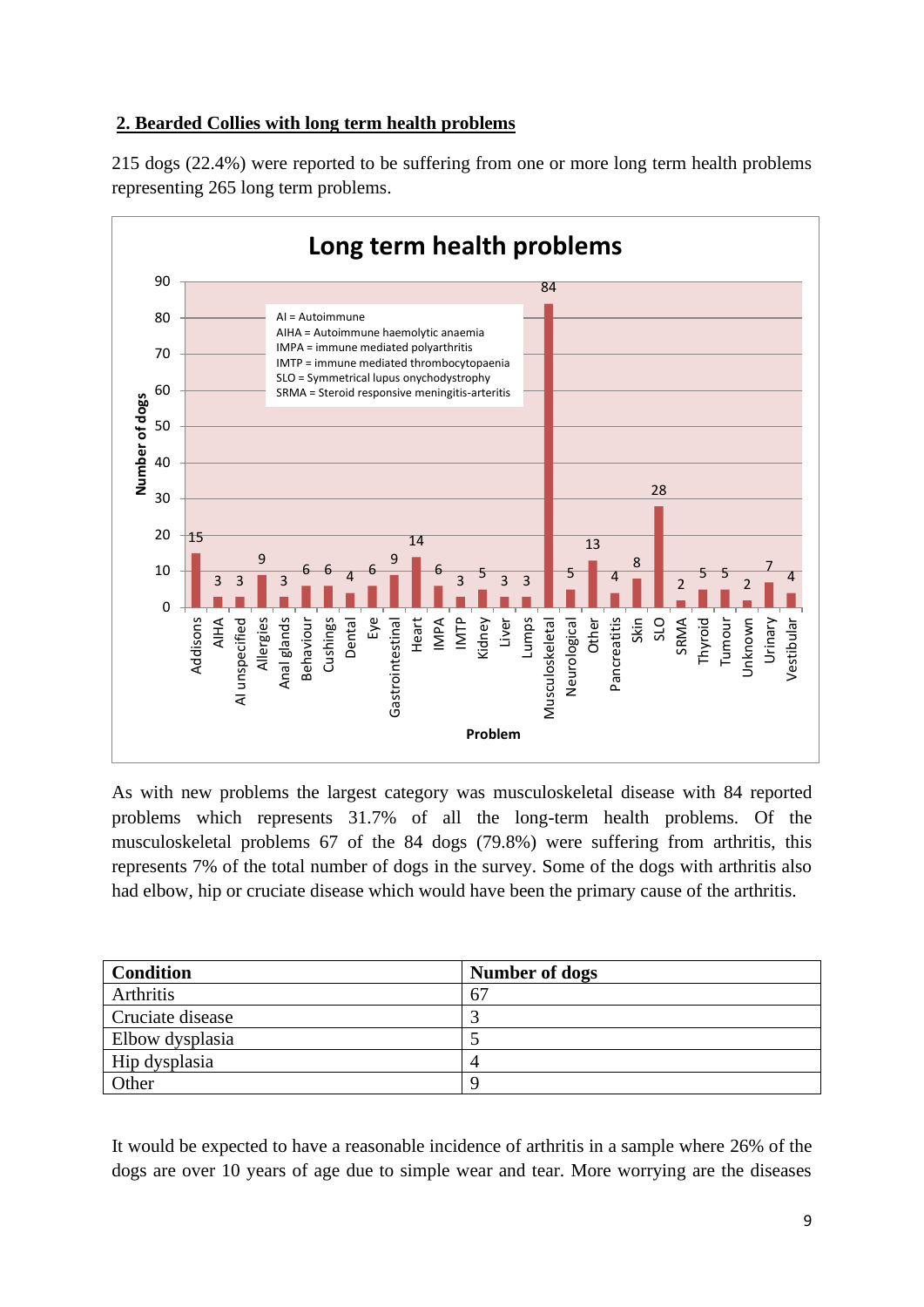that have a multifactorial aetiology including hereditary factors as these often affect young dogs and can lead to a lifetime of problems for both the dog and the owner. These include hip dysplasia and elbow dysplasia. In the present survey, hip dysplasia was given as a chronic disease in 4 dogs. Assured Breeders in the UK have a mandatory requirement to hip score their dogs before breeding. It is recommended that hip scores should be looked at along with other criteria and ideally the dogs chosen for breeding should have a hip score around or ideally below the breed median score which for the Bearded Collie is currently 9 (Kennel Club, 2020). The Kennel Club also now publish estimated breeding values (EBV) for hips in the Bearded Collie and the more complete this data becomes the more useful it will be as an additional tool to aid breeders in choosing dogs from which to breed. There is less data on elbow disease as elbow scoring is not mandatory in the breed although there are breeders starting to elbow score for their own information and there are dogs that are showing evidence of the disease. The recommendation is that ideally dogs with a score of 0 should be bred from and certainly not dogs with a score of 2 or 3 (BVA/Kennel Club, 2022) In the current survey there were 5 dogs which mentioned elbow disease as a chronic condition.

#### **Immune mediated disease**

As mentioned previously immune mediated diseases have always been of concern in the breed and in the current survey Symmetrical lupus onychodystrophy (SLO) is the second most common chronic condition. In the current survey the total number of instances of immune mediated disease in the long-term health problems was 68 which represents 25% or one in four of all long-term health problems mentioned. Breakdown of immune mediated disease is as follows:

| <b>Disease</b>                                 | <b>Number of cases</b> |
|------------------------------------------------|------------------------|
| Addison's                                      | 15                     |
| Autoimmune haemolytic anaemia (AIHA)           | 3                      |
| AI unspecified                                 | 3                      |
| Discoid lupus erythematosus (DLE)              |                        |
| Immune mediated polyarthritis (IMPA)           | h                      |
| Immune mediated thrombocytopaenia (IMTP)       | 3                      |
| <b>Masticatory Myositis</b>                    |                        |
| Systemic lupus erythematosus (SLE)             |                        |
| <b>SLO</b>                                     | 28                     |
| Steroid responsive meningitis-arteritis (SRMA) | റ                      |
| Thyroid disease                                | 5                      |
| Total                                          | 68                     |

Within the survey the total number of dogs affected with one or more immune mediated diseases was 65 which represents 6.8% of the total dogs in the survey, this compares with a total of 67 (5.6%) in 2021, 68 (5.3%) in 2020, 57 (4.9%) in 2019 and 61 (5.4%) in 2018. This number is generally less than has been reported in other surveys (Kershaw, Wilkins and Mc Bride, 2015, and Kennel Club, 2014) but may reflect that we had a large sample number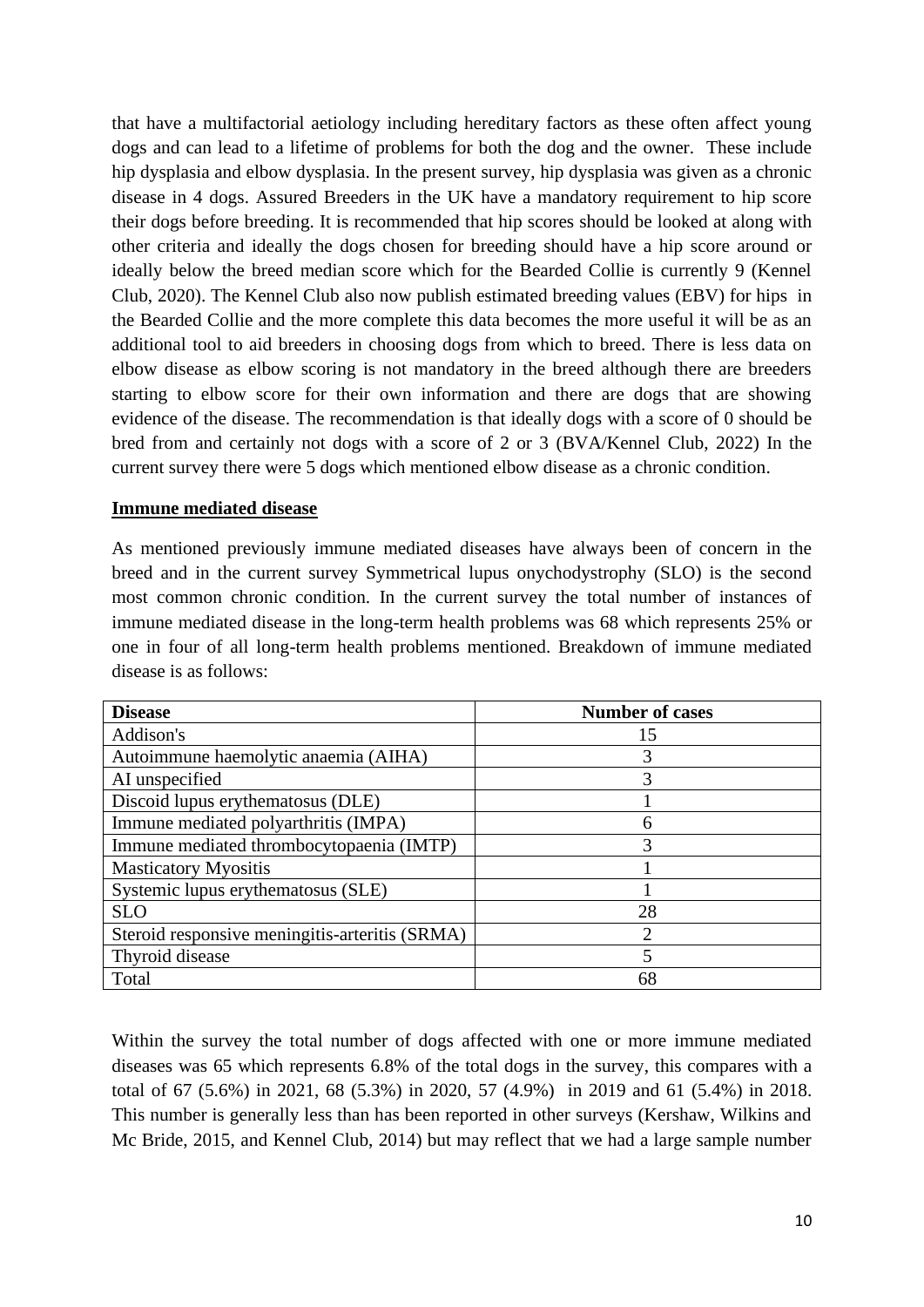and owners of healthy dogs were encouraged to enter data. The sex distribution of these dogs was 46% male and 54% female with a breakdown as follows:

| Sex of dog      | <b>Number affected</b> |
|-----------------|------------------------|
| Male entire     | 18                     |
| Male neutered   |                        |
| Female entire   | 13                     |
| Female neutered | າາ                     |



Age of onset of immune mediated disease for these dogs was as follows:

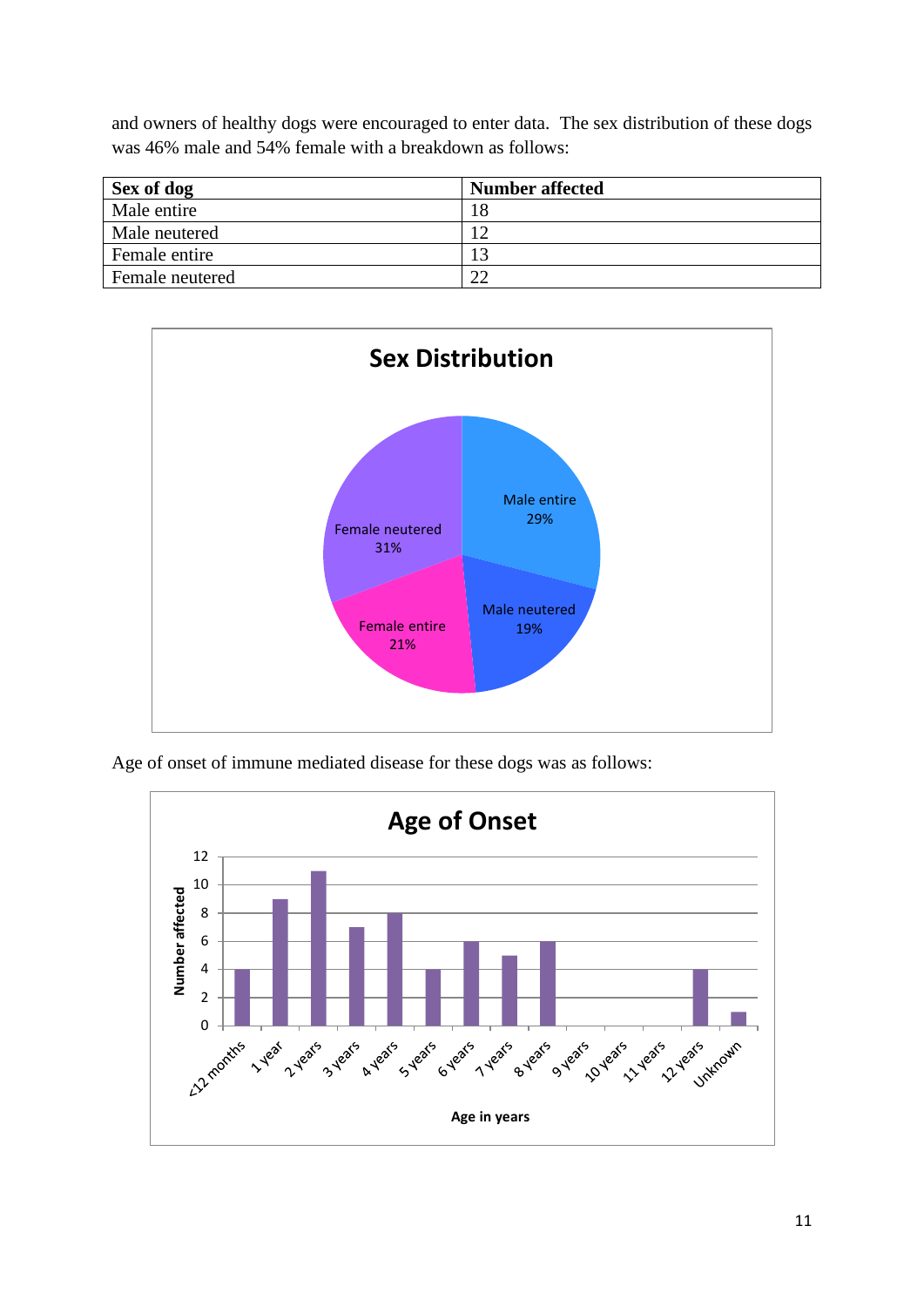Age of onset is positively skewed showing more young dogs diagnosed which is the reason for concern with these diseases, along with their life threatening nature, the need for ongoing treatment in most cases and the unclear mode of inheritance and their likely multifactorial aetiology. Female neutered dogs are still the category most likely to be affected but it should be remembered that some of these dogs were neutered after their diagnosis possibly so they could not be bred due to the autoimmune issues. There have been advances in the understanding of autoimmune disease in 2019 with research into SLO and Addison's disease from Liza Gershony at the University of California and research funded by the JBLC into Addison's disease by Brian Catchpole at the Royal Veterinary College. Both have advanced our knowledge of these diseases but they are multifactorial diseases and we do not at present have any commercial tests available to identify genetically susceptible animals.

# **Dogs on long term medication**

148 dogs (15.4%) were reported to be on long term medication with one or more drug, this figure remains fairly constant across all the surveys. Data was not collected in this survey on the drugs used.

# **Jaw problems**

As part of the BHCP information was collected on dogs which had jaw problems, 24 dogs (2.5%) were reported as having one or more problems with their jaw compared with 3.3% in 2019, 4% in 2020 and 3.9% in 2019. The breakdown of these problems was as follows:

| Problem                | Number of dogs affected |
|------------------------|-------------------------|
| Level bite             | 3                       |
| Narrow jaw             | 6                       |
| Overshot               |                         |
| Teeth impacting palate |                         |
| Teeth misplaced        | 3                       |
| Undershot              | 4                       |
| Wry jaw                |                         |
| Unknown                |                         |

There is often a genetic component to malocclusions but trauma can be another occasional cause. The only ways of dealing with this at present are not to breed from parents with jaw problems and not to repeat matings which have produced jaw problems. Of the 24 affected dogs 8 (33.3%) required veterinary attention to resolve the situation, the rest either resolved without intervention or the dogs were able to live with the condition.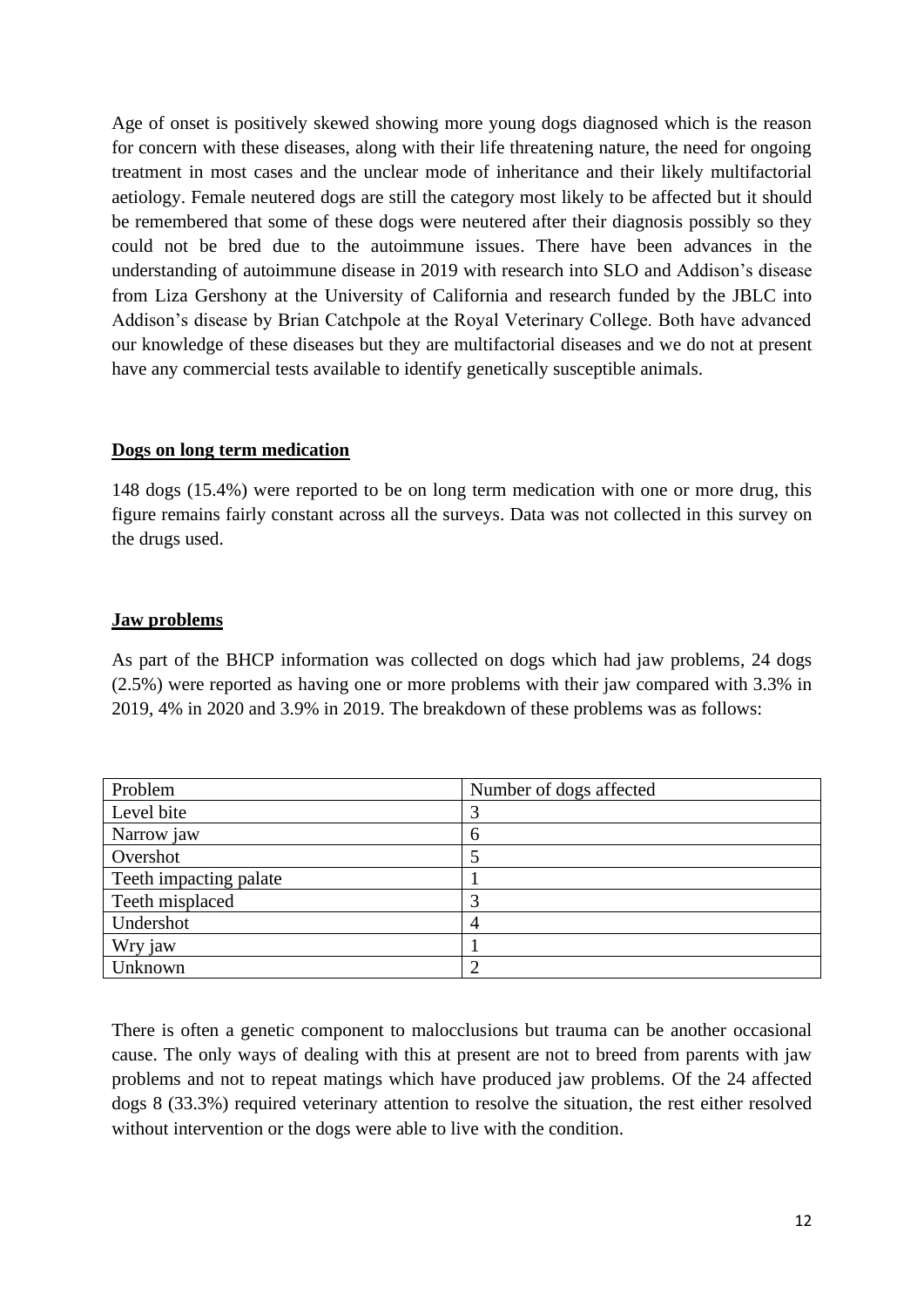# **Inherited diseases**

There are potentially many diseases which have a genetic component but Bearded Collie breeders are strongly advised to test for Hip dysplasia (HD), indeed it is mandatory for the Assured breeder Scheme (ABS) and breeders are also strongly advised to test for Collie eye anomaly (CEA) and have an eye examination to check for other potential hereditary eye diseases. As part of the BHCP we also agreed to monitor the breed for elbow dysplasia (ED). The prevalence of these diseases was as follows when owners were asked the direct question of whether their dog suffered from them:

| <b>Disease</b>  | <b>Numbers of dogs affected</b> |              |            |             |  |
|-----------------|---------------------------------|--------------|------------|-------------|--|
|                 | 2022                            | 2021         | 2020       | 2019        |  |
| Hip dysplasia   | 13 (1.4%)                       | $20(1.7\%)$  | 16 (1%)    | $24(2.1\%)$ |  |
| Elbow dysplasia | $15(1.6\%)$                     | 41 $(3.4\%)$ | 24(2%)     | $24(2.1\%)$ |  |
| <b>CEA</b>      | $3(0.3\%)$                      | $3(0.3\%)$   | $4(0.3\%)$ | $9(0.8\%)$  |  |



HD and ED are multifactorial diseases which although they have a genetic component can be affected by other factors. The Bearded Collie was one of the early breeds to embrace the British Veterinary Association (BVA) / Kennel Club (KC) Hip Dysplasia Scheme. In the fifteen-year summary published in 2019, 1397 Bearded Collies had been screened (KC). The BVA/KC scheme for elbow dysplasia was introduced later and is not a requirement for the breed at present but some breeders have started screening dogs when their hips are done and this, and clinical disease found have indicated presence of the disease in the breed. This is being monitored and this is the fourth survey where we have asked owners directly if dogs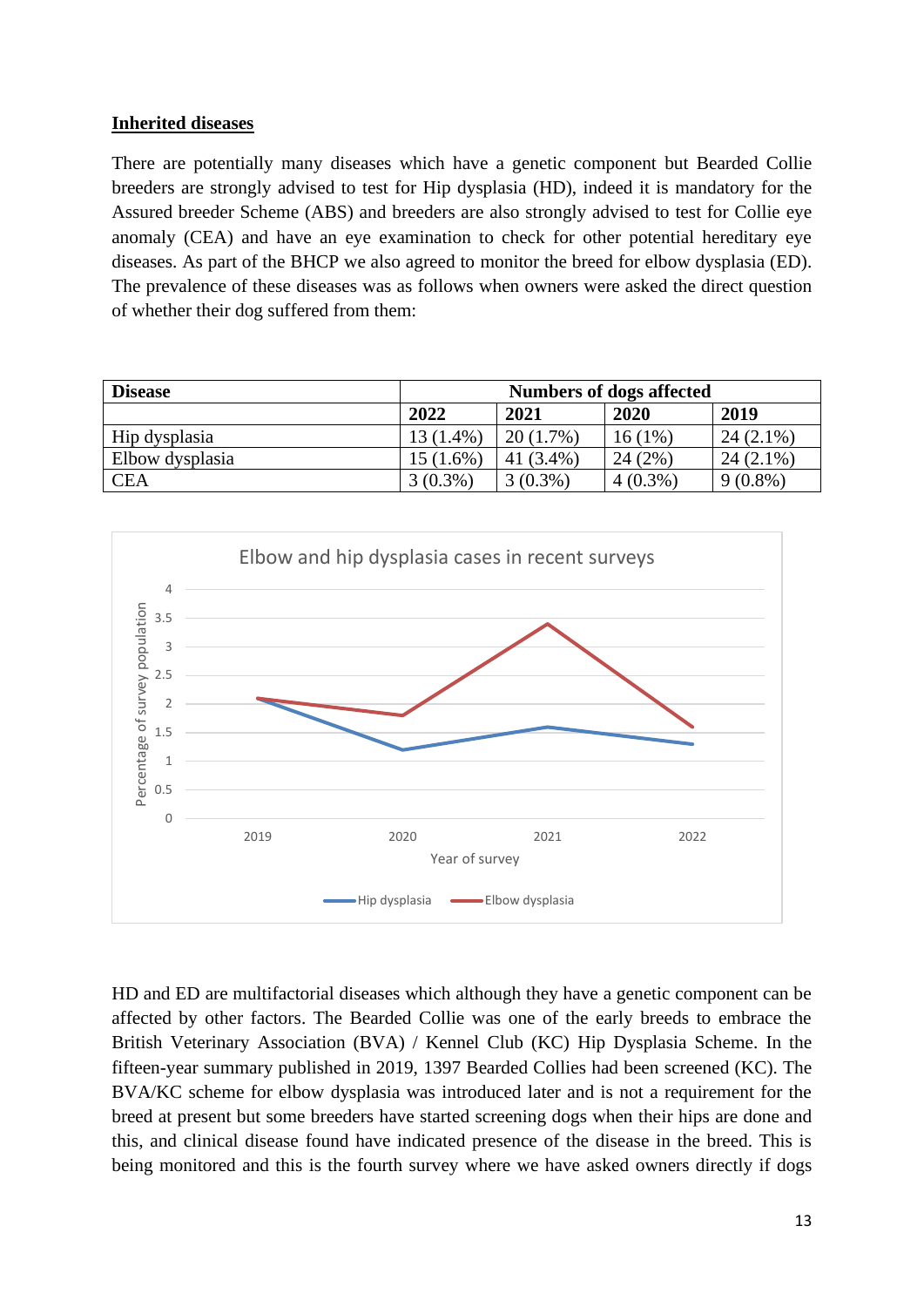were affected – for the last 3 years the numbers of dogs with elbow dysplasia is greater than the number of dogs with hip dysplasia and I therefore think we need to reconsider whether we ask for elbow screening to become an advised test. The 3 dogs with CEA are puzzling as there was only ever one reported case of CEA in the breed in the UK but could indicate carriers of CEA or possibly non-KC registered Bearded Collies or foreign dogs although we asked only UK KC registered dogs to complete the survey.

| <b>Screening test carried out</b> | 2022        | 2021          | 2020      | 2019        |
|-----------------------------------|-------------|---------------|-----------|-------------|
| Hip dysplasia                     | 636 (66.2%) | 833 (70%)     | 935 (74%) | 835 (72.6%) |
| Elbow dysplasia                   | 367 (38.2%) | 355 (29.8%)   | 291 (23%) | 181 (15.7%) |
| <b>CEA</b>                        | 419 (43.6%) | 461 (38.8%)   | 458 (36%) | 309 (26.9%) |
| BVA eye examination               | 225 (23.4%) | $304(25.6\%)$ | 343 (27%) | 259 (22.5%) |
| No tests                          | 45 (4.7%)   | $50(4.2\%)$   | 26(2%)    | $25(2.1\%)$ |
| Unknown                           | 167 (17.4%) | 298 (25%)     | 298 (23%) | 277 (24.1%) |

Numbers of dams of dogs screened in recent years are as follows:

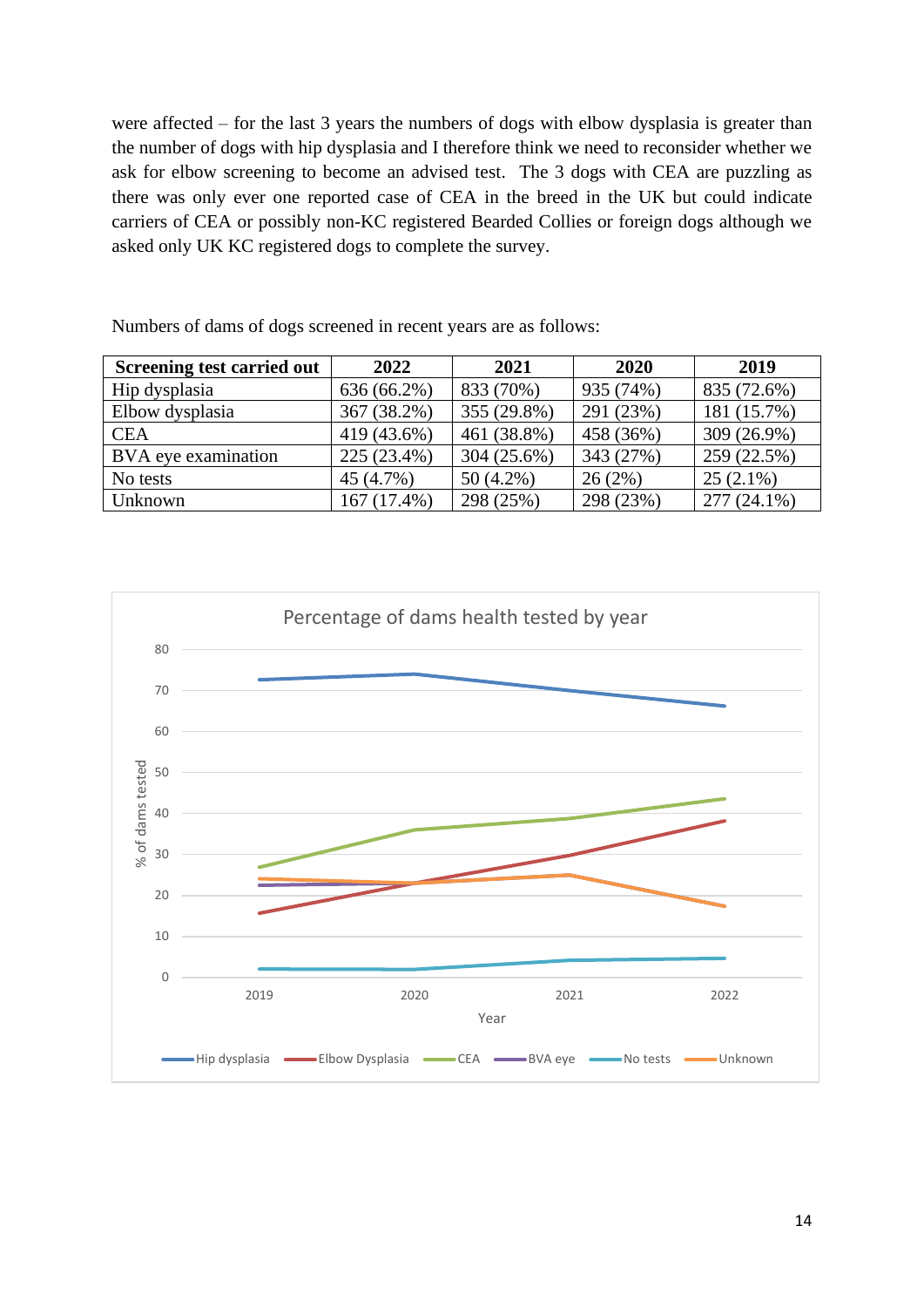| Screening test carried out | 2022        | 2021        | 2020      | 2019          |
|----------------------------|-------------|-------------|-----------|---------------|
| Hip dysplasia              | 605 (63%)   | 743 (62.5%) | 860 (68%) | 760 (66%)     |
| Elbow dysplasia            | 349 (36.4%) | 345 (29%)   | 282 (22%) | $175(15.2\%)$ |
| <b>CEA</b>                 | 396 (41.2%) | 428 (36%)   | 426 (34%) | 298 (25.9%)   |
| BVA eye examination        | 197 (20.5%) | 265 (22.3%) | 386 (30%) | 213 (18.5%)   |
| No tests                   | $27(2.8\%)$ | 36(3%)      | $17(1\%)$ | $18(1.6\%)$   |
| Unknown                    | 219 (22.8%) | 401 (33.7%) | 386 (30%) | 365 (31.7%)   |

Numbers of sires of dogs screened in recent years are as follows:



Unknown health tests may be because the dog is a rescue and they are unknown or could be because the dog is older and the owner is unaware of the tests done or could simply be because they cannot find this information. There is now no excuse for dogs being born without parents having hip scores given the Kennel Club's recommendation. However the difficulty getting dogs tested over Covid – 19 and the length of time taken for results to be produced will have affected this but over the same time the number of dogs being tested for elbow dysplasia has increased. CEA tests have only been required in recent years so the older dogs in the survey will not have parents CEA tested. This figure should gradually increase in ongoing surveys. It should be noted that the Kennel Club has delayed the announcement restricting the hereditary clear status for genetic tests to two generations from January 2023 meaning that after two generations breeding animals will need to be retested to avoid any errors in hereditary status due to either errors in the test or errors in recording parentage. This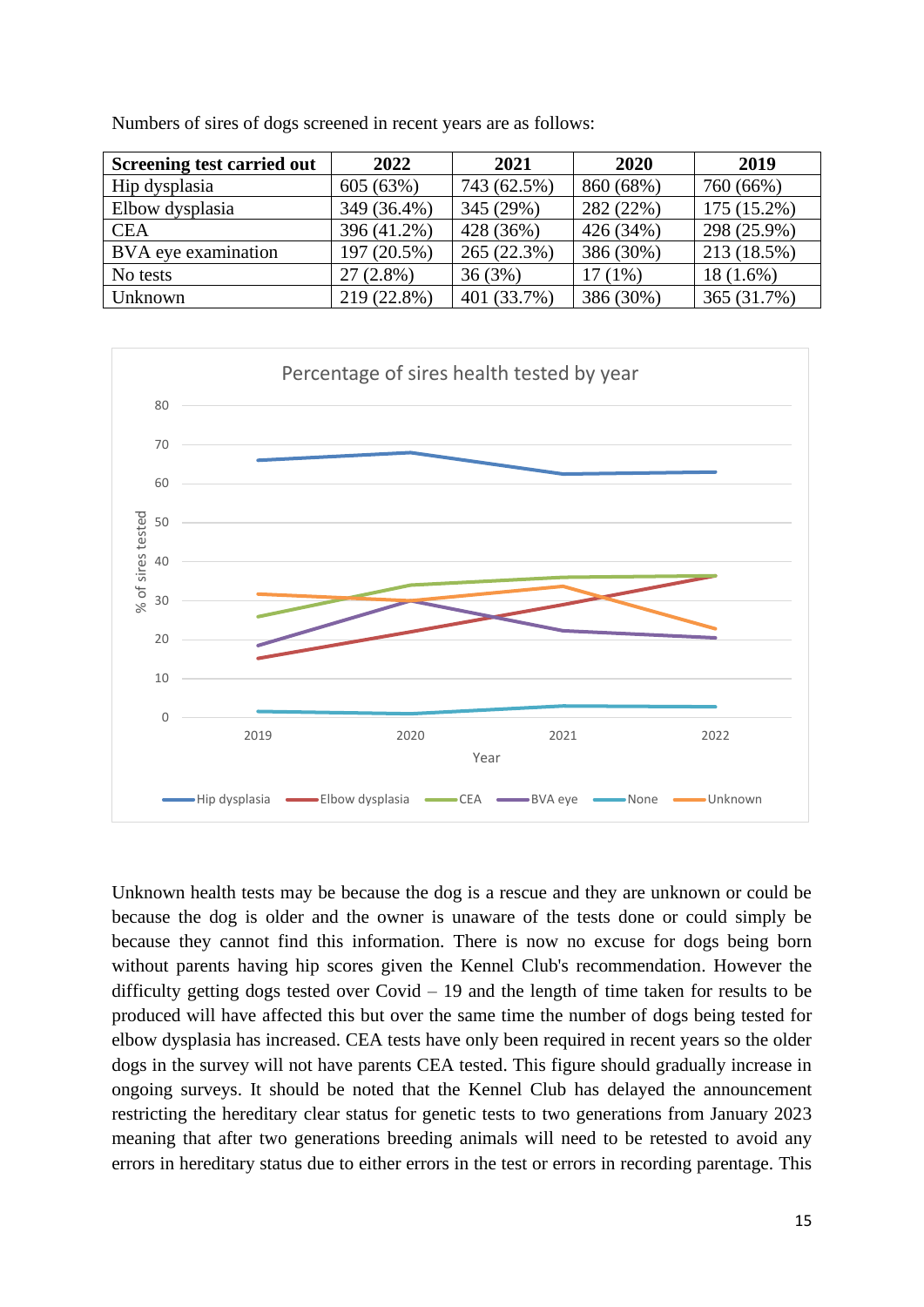will affect CEA testing for Bearded Collies. Eye examination in veteran dogs is useful to monitor the breed for any emerging diseases such as reports of dogs abroad with progressive retinal atrophy (PRA). Many breeders have carried out eye tests from the early days of the BVA/KC scheme and I have had sight of documentation of dogs tested from the 1970s. The numbers having BVA eye tests may also have been affected by the Bearded Collie clubs having restricted shows and therefore not being able to have testing at shows. Elbow testing although not required shows the dedication of some breeders to be proactive in ensuring they breed healthy puppies. It is interesting that the number of dogs having their elbows screened is steadily increasing despite the drop off in hip scores over the same period.

#### **Summary**

This is the fifth attempt to collect data on an ongoing basis by yearly health surveys in the breed. The general feedback was the survey was easy and quick to complete. The ease with which the survey could be completed did mean there was a compromise in the amount of data collected. However, there was a good response with data on 960 dogs. This showed that although the breed has some health problems in line with many other pure-bred dogs Bearded Collies were in general a long-lived breed and many of the diseases seen were associated with age. This should not lead to complacency though as dwindling registration numbers leads to a reduction in the number of dogs available for breeding and the danger of loss of genetic diversity especially if many dogs are bred to popular sires. We also still have the problem that we do not know how to prevent the breeding of dogs with immune mediated disease and all we can do at present is not to breed from any dogs exhibiting these diseases, not repeat matings that have produced offspring with these diseases. The Joint Breed Liaison Committee and the Breed Clubs are also committed to looking for opportunities to help further research in these areas and but all research has been severely restricted over the Covid–19 pandemic. There is ongoing research both into Addison's disease and SLO at the University of California and anyone who wishes to partake can do so by looking at the information on the website related to the Bearded Collie project. ( [Bearded Collie Project:](https://cgap.ucdavis.edu/bearded-collie-project-addisons-and-slo/)  Addison's and SLO – [CGAP Canine Genetic Analysis Project \(ucdavis.edu\)](https://cgap.ucdavis.edu/bearded-collie-project-addisons-and-slo/) )

#### **References**

British Veterinary Association/Kennel Club (2022) Elbow Dysplasia in dogs. Available from [20220114 CHS Elbow Dysplasia 2022 v1.indd \(bva.co.uk\)](https://www.bva.co.uk/media/4508/chs-elbow-dysplasia-leaflet-2022-read.pdf) [Accessed 16 May 2022]

Gershony L.C., Belanger J.M., Short A.D., Le M., Hytonen M.K., Lohi H., Famula T.R., Kennedy L.J. and Oberbauer A.M. (2019) DLA class 11 risk haplotypes for autoimmune diseases in the bearded collie offer insight to autoimmunity signatures across dog breeds. *Canine Genetics and Epidemiology.* Available from

<https://cgejournal.biomedcentral.com/articles/10.1186/s40575-019-0070-7> [Accessed 16 May 2022]